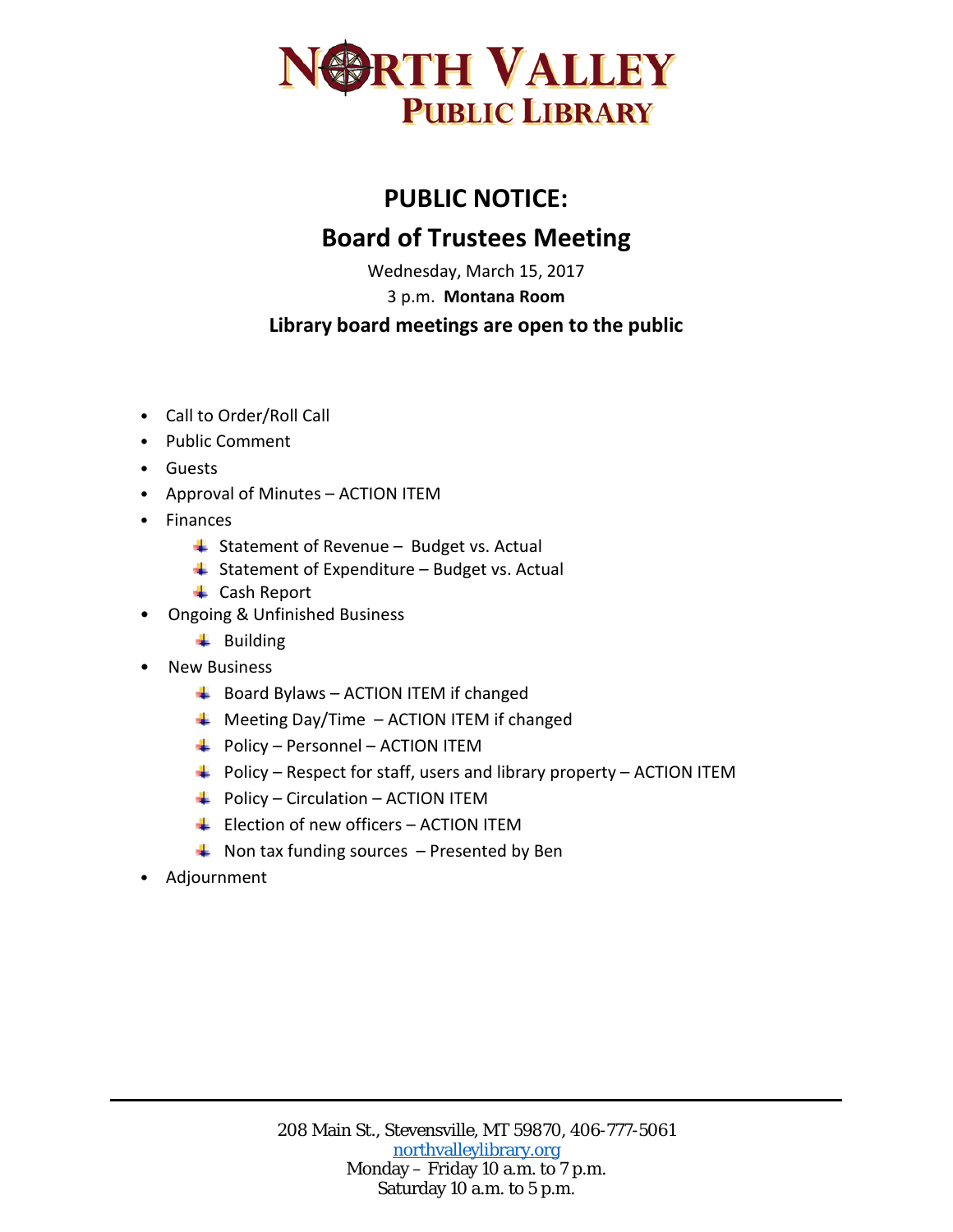North Valley Public Library Board of Trustees Meeting Wednesday, March 15, 2017 3:00 p.m. in the NVPL Community Room

Attending: Victoria Howell, Board Chairperson Dianne Snedigar, Board Member Ben Essary, Board Member Caitlin Dunn, Board Member Denise Ard, Library Director Leon Theroux, Guest

Victoria called the meeting to order at 3:03 p.m. Kim Tiplady was absent, but there is a quorum. No public comment.

Minutes: Caitlin made a motion to approve the minutes of the last meeting, Ben seconded. The minutes were approved unanimously.

Finances: Federal eRate money is still outstanding, so the finances show a deficit in telecommunications. In addition, the library had to pay more for building maintenance than budgeted and will have to go over budget in insurance. Denise will use money from programing, elections, membership and travel, to make up extra expenses. She believes the library cannot depend upon the eRate funding to arrive this fiscal year. When Denise prepares the budget for the next fiscal year, she will not include eRate discounts in calculating telecommunication expenses, but instead budget the full telecommunication amount.

The HVAC condensate pump was repaired. Anderson's Heating did not charge since they replaced it on 10/6/16, so it was under warranty.

Overall, the budget is on track for the year. Ben motioned to approve the finances, Dianne seconded. The finances were approved unanimously.

## Building:

- The community room renovation is complete.
- Victoria will be the point person with the chiropractic business next door when coordinating snow removal in that corner of the building, or any other needed dialog.
- The Foundation is writing a grant for turning the space behind the community room into a craft/art/makerspace room.
- The board talked about drainage problem behind the building, with some possible landscaping. The Board asked Denise to find out if Job Corp does this type of project. The landscape would need to slope away from the building.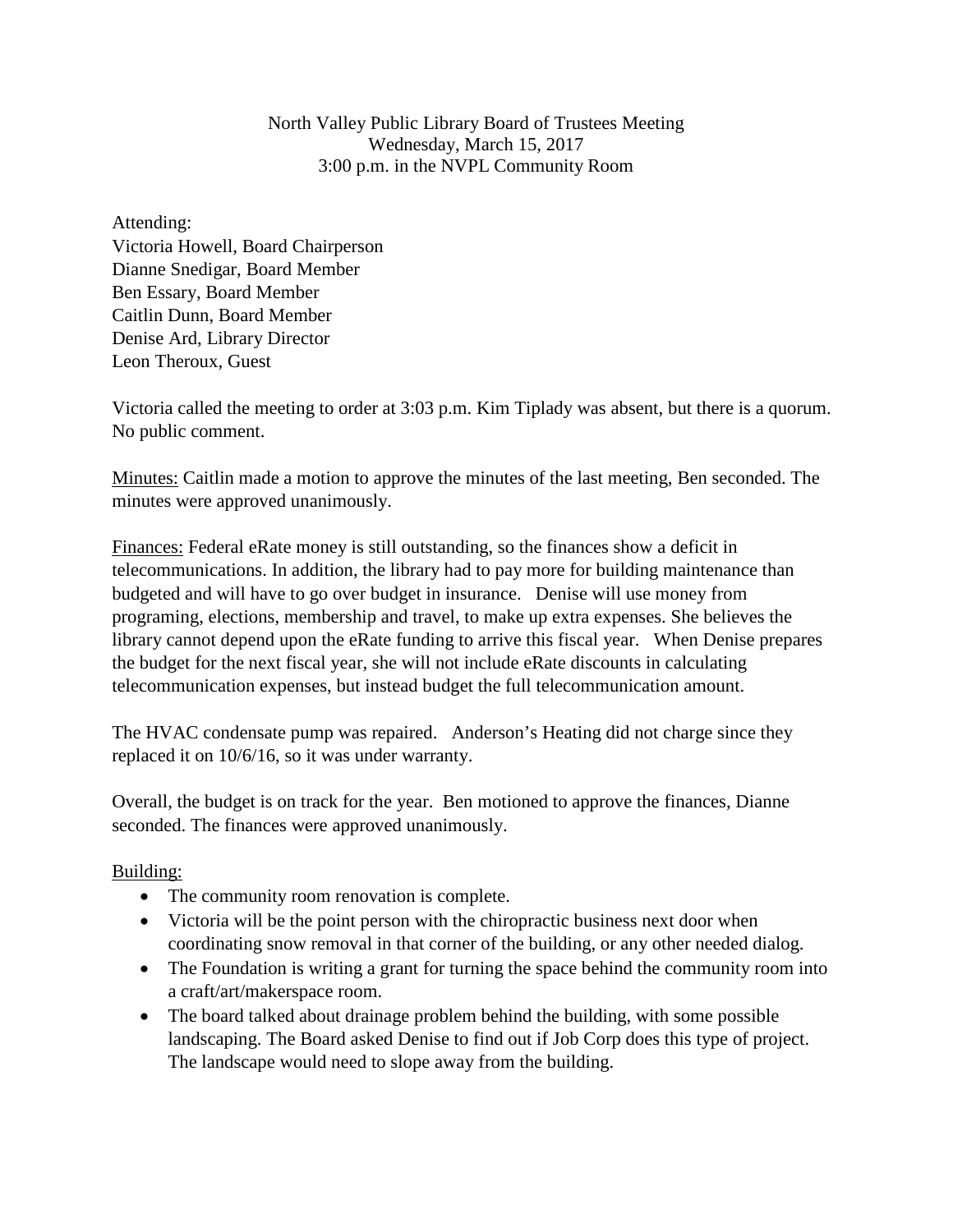• The NVPL Foundation is going to reimburse the library from the Priscilla June Antrim bequest for a large portion of the cost of the Community Room renovation. Denise recommends paying back the library depreciation emergency building fund before committing to fund any more projects.

New Business: The Memorial Donation plaque will be used to honor donation \$2,500 or above with person's name and year of donation. The very generous donations from Priscilla June Antrim and Warren Edward Howe estates paid for the children's room and community room renovations.

Janitorial cleaners should have a specific chore list when cleaning the library. They need to be licensed and insured. Denise will revisit the cleaning agreement with the current cleaners. Dianne will get Denise names of area cleaners. Victoria will send her cleaning checklist to Denise as a sample.

Board By-laws: Dianne motioned to approve the following changes to the bylaws, Caitlin seconded. Section 2 in Article II, Section 2 will be removed because it is saying the same thing as Article VI. In Article IV, Section 2 the statement about "report from Friends of the Library" will be stricken. The wording in Article VI, Section 1 and 2 will be changed from "shall" to "may" on open meeting rules. The wording in Article VII will change from "mailed" to "provided". The wording in Article VII, Section 2 about the rules and resolutions, will change from "at which three members of the Board shall be present" to "at least three members at the meeting." The motion passed unanimously.

Denise asked that the September 20 meeting change to September 13 to accommodate her vacation. The board approved. The Tamarack meeting is May 12-13. Ben said he could go. Dianne and Caitlin also showed interest in attending. Denise did not expect such an enthusiastic response and did not budget for more than one board attendee this fiscal year but said other Boards often bring multiple members. Travel was one of the line items Denise was going to purposely underspend to make up for the overage in other line items. (Usual procedure is driving in one car so only have to reimburse gas mileage for one car. Sharing rooms is a possibility. After the Montana Shared Catalog meeting in Helena, it will be better known if the library can afford for three board members to attend this year.)

Personnel Policy: Victoria motioned to approve a new wording change in the section of the policy about training; "additional training for personnel must be approved", and clarify that there is no immediate monetary reward upon receiving State Library certification. Dianne seconded the motion. The motion passed unanimously.

In the section about respect for staff, users and library property, the wording will be changed to "Shirts and shoes will be worn at all times in the library". Dianne motioned to agree to the change, Caitlin seconded. Motion carried unanimously. Denise will put a sign up.